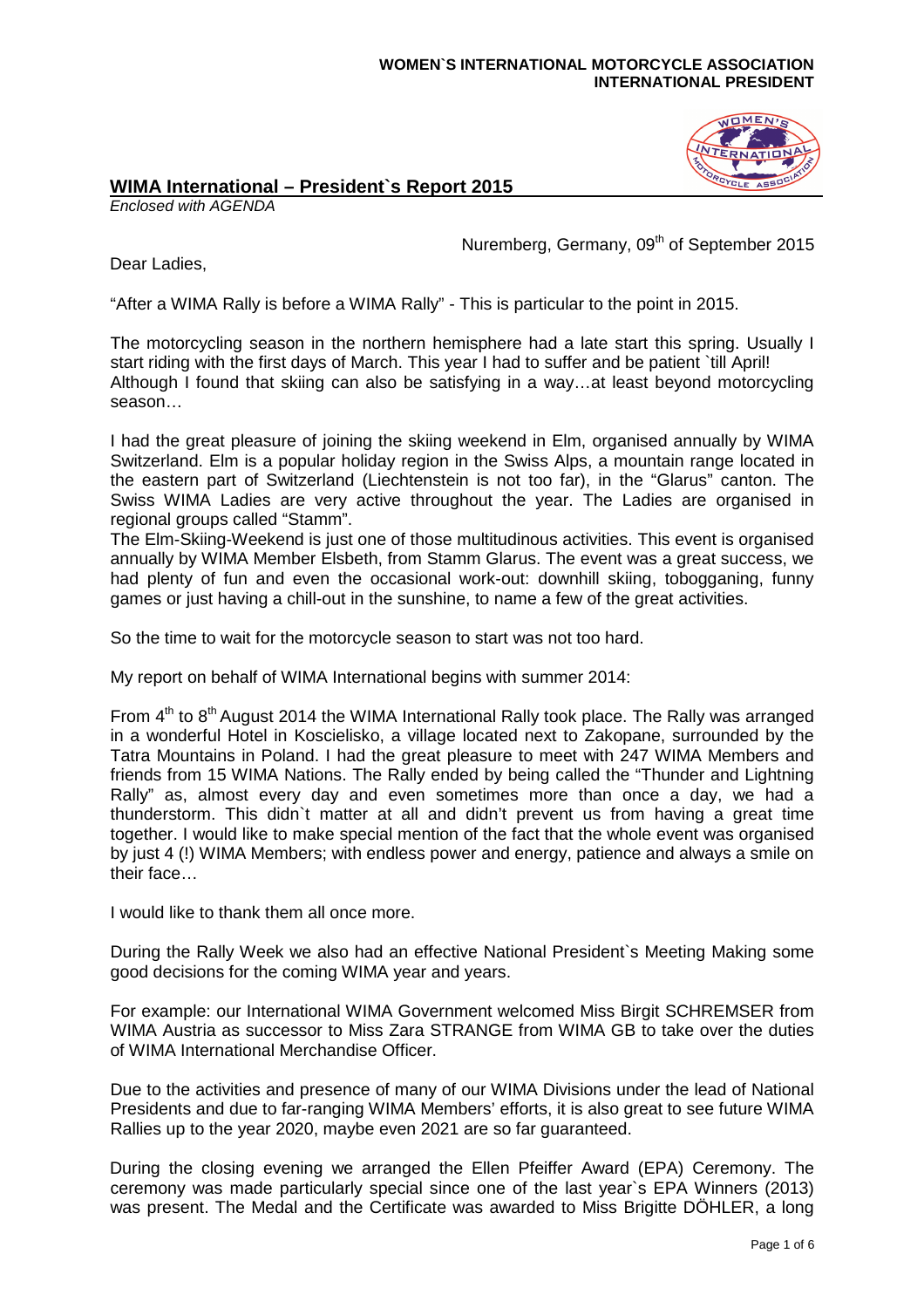term member of WIMA Germany. Verena REINDL, National President of WIMA Germany made the honorary speech and I had the honour of handing over the Award - to rapturous applause.

During 2014 no nominations were received, but we received a nomination for the year 2015.

Other significant occasions and future developments will be covered at a later point in my Report, along with the "Minutes 2014", published in the "Members Only" section of our International Website

All this and a lot more to tell you about what happened during the year after the Rally in 2014 and this is before we get to 2015 and its two WIMA Rallies.

The European Rally in Sweden already seems some time ago and now the International Rally is pretty near, only a couple of weeks to go. The Rally is scheduled in October 2015 and hosted by WIMA Australia.

At this particular moment I would like to express, that the Rally in Sweden was another highlight of the WIMA Year and a great success.

The European Rally took place in the week  $20<sup>th</sup>$  to  $24<sup>th</sup>$  July 2015 in Sundet, in the southern part of Sweden. Our Rally Site was located next to a lake, surrounded by beautiful landscape. Altogether 224 WIMA Members and friends from 13 WIMA World Nations enjoyed great times together. This Rally also fashioned its own motto within the first few days. People called it "The Grass Mess Rally", as the landlord of the camp site had been delayed with preparations and left the cut grass on site. But soon I could see some diligent Ladies. I would call this a classical win-win situation as in the end everyone was pleased.

Attending WIMA Officials met up for an informal get-together on Friday in order to have an exchange of National and International matters in advance of the National Presidents` Meeting scheduled on 23<sup>rd</sup> of October during the International Rally in Australia.

It was a very effective meeting and we were able to elaborate on a number of issues, consider amendments, ideas or suggestions. All relevant aspects have been noted and will be included in the final release of the Agenda. An abbreviated version of the Agenda will be available for review on our "Members Only" section of the International Website, six weeks prior to the Meeting, as usual.

The Parade Day, already a key highlight of any Rally, took us to a local Bike Meet at Tydinge. Every Thursday Bikers catch up there, for chatting, enjoying local foods and having good times. But there is a great story behind the regular meetings.

Every single bike is counted at the gateway and for every single counted bike the event management gives 1 SEK to the Chernobyl Fund. The goal therefore was to top the historic number of bikes, which at the time stood at 890. The arrival of WIMA Ladies was advertised in the local press prior to the event and we really broke the record with the number of 1,121 bikes!

Later the organisers told us they had not been able to arrange enough staff to count all the bikes arriving within such a short time, but guessed there had been approximately 1,500 to 1,600 bikes altogether. All in all, it was a great surprise and a lot of fun and I'm glad we could contribute a little bit for the Charity.

Once more I would like to say "Tack" WIMA Sweden Ladies for making all this happen.

The time after the Rally in Poland and until spring 2015 (before the Rally in Sweden took place) was especially productive in organising administrative issues. These are necessary and important functions in running a worldwide association if we are to attract motorcycling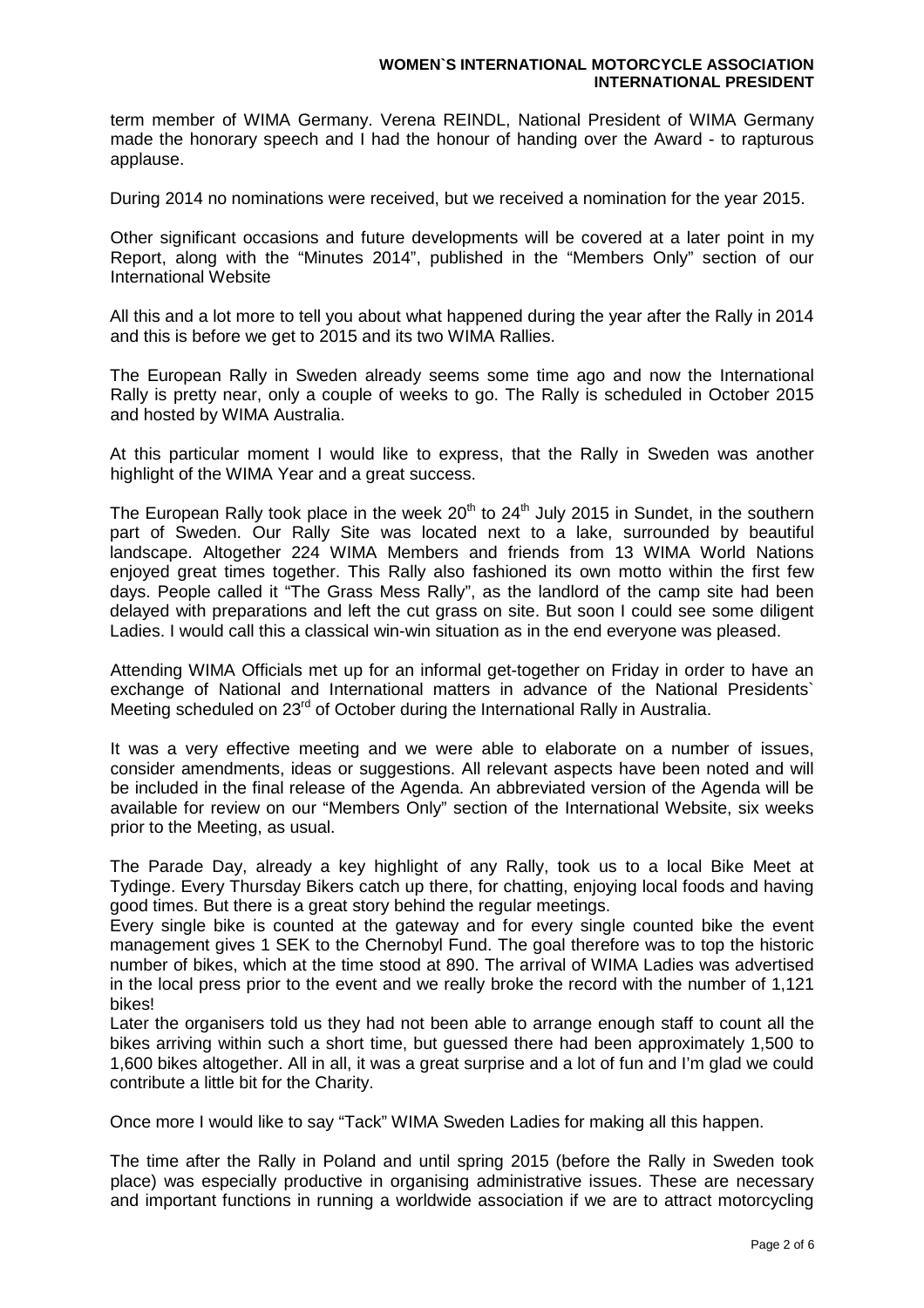Ladies to join in, enjoy, support and enhance what WIMA has to offer. We want to present WIMA as being dedicated to Motorcycling Women around the World, with a History of more than 65 years and with a view into the future.

Because most of these activities are happening in the background and not visible to the general membership, I would like to highlight and mention at least a few.

First, I would like to focus on WIMA International on the internet and social media.

WIMA International has its own Website and also runs a Facebook Group.

Additionally, it is worth mentioning that almost all WIMA Divisions run their own National Websites and FB Groups. WIMA Facebook pages are very popular and it is great to follow all the events of WIMA World, almost like a live stream. It is also great to see all of the countries' activities or to see the exchange of individual WIMA Members and friends of friends about their adventures and experience.

During autumn and wintertime, this is the time I can concentrate more on administrative background issues and needs. The first challenge was to find a volunteer with skills and enough time and energy to update our Website. Additionally Sanna mentioned, due to circumstances, she cannot provide services in the manner it would be required and requested we look for a successor as she will retire at the end of term.

Following talks at the Poland Rally and several e-mail exchanges later I was able to run an Electronic Voting system. At this point I would like to thank all those WIMA Members and WIMA Officials who helped with their suggestions and ideas. Special thanks goes to Asa ÖHQVIST, to Sanna SEPPÄNEN, to Manuela MARTI, and finally to Christopher Harry CALVERT, our approved Volunteering Webmaster for the time being.

Equipped with the Guidelines (a Manual developed by Sanna) he immediately went into the details, in the deep secrets of Web design and Web development. I would like to mention some of the most significant tasks that Christopher completed out of the wide range of necessities. Additionally he worked in all those contributions provided by several Ladies. We also arranged to implement a few changes on the Web design of WIMA WORLD, update basic information and add several pictures to "give WIMA a face". We could open several new sections and upload them with appropriate material. We started to publish Rally Reports, added Newspaper-Reports and arranged first steps for a Newsletter exchange. WIMA History is now more visible and the Members-Only section has been completed with the latest information. It takes a lot of time to do this work and I would really like to send my respect and special thanks to Sanna, as she did a lot of work, not just to set the basics for the Website over the past years.

By virtue of being an International acting Association, WIMA has the opportunity to be mentioned in the "Yearbook of International Organizations" edited by the UIA, the Union of International Associations. Further info can be found at: http://www.uia.org . From time to time our Profile will require an update, and has been completed for the coming edition of the Yearbook 2016/2017.

WIMA is also connected with FEMA, the Federation of European Motorcyclist`s Associations. As their mission is to promote riders' interests and defend riders' rights throughout Europe and globally, WIMA is supporting their work with an annual Donation. Further info can be found at: http://www.fema-online.eu

Miss Anna Zee, a long term Member of WIMA GB took over Presidency of FEMA in 2015.

The Federation Internationale de Motorcyclisme (FIM) got in touch with us for to discuss any form of future cooperation. FIM is committed to improve the presence and visibility of women in motorcycling sports and women riders' presence in touring events all around the world.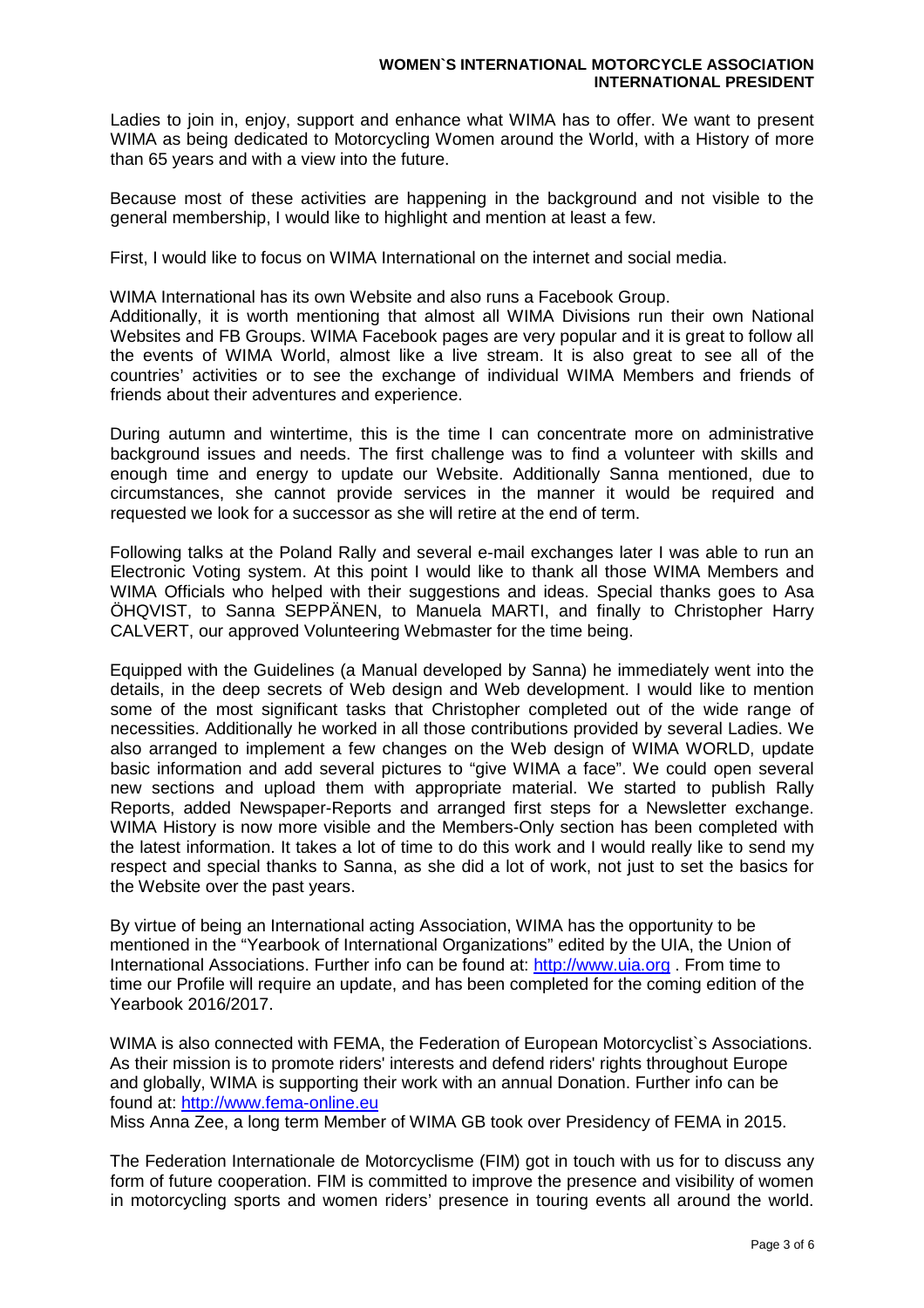Some of us might know them via FB. This will be one of many agenda items for our next National President`s Meeting, scheduled during our International Rally in Australia.

I would also like to mention, that WIMA received an invitation to "The First Indonesian Women Bike Week" ( $14<sup>th</sup>$  to  $16<sup>th</sup>$  of May 2015 at Lombok Islands, Indonesia) organised by the Women on Wheels Indonesia (WOWI).

Approved information was published within WIMA FB Site and Group. We had e-mail exchange and any form of future cooperation will also be on the Agenda as we all share the same interest in supporting Women in Motorcycling Worldwide and increasing Networking.

I generally divide the year into the time period before a Rally and after a Rally: so much more has happened I would like to report about.

Also during this WIMA year I have had the great opportunity to meet motorcycling Ladies on the road or while attending WIMA and non-WIMA events, e.g. several National Events of WIMA Switzerland and WIMA Finland and various other events arranged by WIMA Members or also by other Women Motorcycle Clubs.

Furthermore WIMA International has been in touch with Individual Lady Bikers or various Organisations, Clubs or Groups. We had a lot of e-mail exchanged or just first contacts with Lady Bikers from the US, with a Women Riders Group of Bangladesh, with Lady Bikers in Romania. We also tried again to make contact with Italy in order to organise a "Revival" and also with India. WIMA India sadly was not able to remain part of WIMA World due to the lack of contact. That said, with the help of Sheonagh RAVENSDALE and Pat THOMPSON, who are from time to time Volunteering Ambassadors for WIMA during their countless World Travels, we got in touch again. As a result of the new activities from the Indian Women Bikers, I have the great pleasure to announce one Indian Lady will attend the Rally in Australia. So we will seize this chance to meet face to face maybe with the goal to succeed in another "Revival".

At this point I take the opportunity to express my deep gratitude and thanks on behalf of WIMA and personally for Sho`s and Pat`s tireless and continuous efforts.

Also we had requests or contacts with Slovakia, the "Slovak Women Motoriders", with Canada (my research work showed, WIMA Canada was with WIMA International at least in 2005), and lately with a Women Riders Club in Denmark. They explained that they recently became acquainted with WIMA via WIMA Sweden and we invited them to attend the Rally in Sweden, since the Rally Site was located so near...

Unfortunately not all contacts or exchanges succeed in achieving a new WIMA Division, but it is great to see that Women Motorcycling is getting more and more popular in the world. It is always a great pleasure to get in touch and have an exchange with Women Riders from all around the globe. It takes a lot of time during the year, but the opportunity to catch a little view inside of other Female Motorcycle Associations and to have good conversations with individual riders encourages us to keep trying – and of course we try to promote "Ours", at least to support this growth and development to encourage Women in Motorcycling Worldwide.

However, sometimes our Mission does succeed.

In May 2015 we welcomed Bulgaria as new WIMA Division and partner of WIMA World. Welcome once more WIMA BULGARIA!

It was a big surprise for all of us, that Violeta IVANOVA, brand new on duty to carry the National Presidency, decided spontaneously and courageously to come up all the way, riding alone, from Bulgaria to Sweden to attend for the first time our WIMA Rally. Hats off!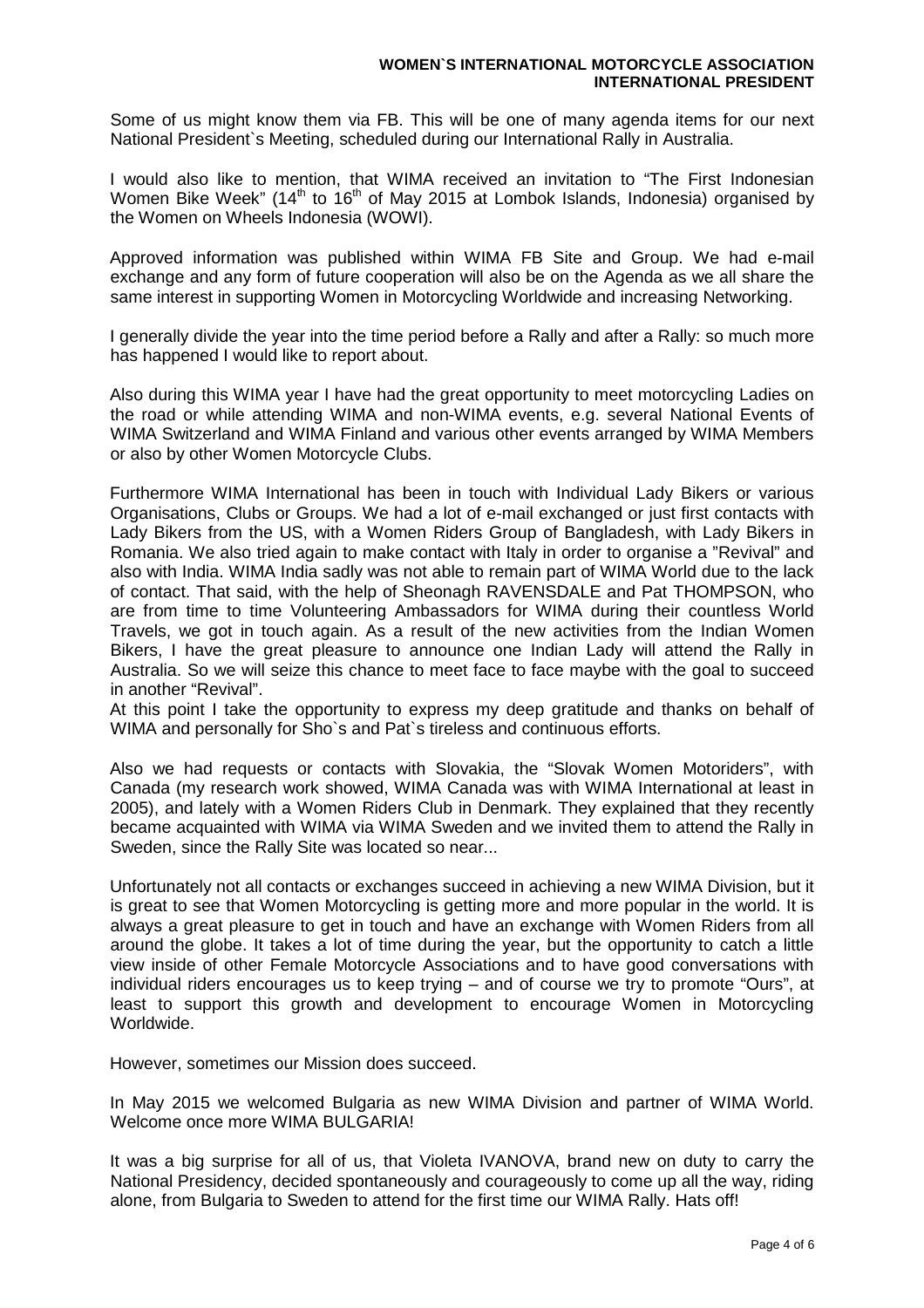## **WOMEN`S INTERNATIONAL MOTORCYCLE ASSOCIATION INTERNATIONAL PRESIDENT**

We spoke a lot in Sweden and I'm sure Violeta will not mind me saying, she additionally offered to be WIMA`s Ambassador to support our Mission to attract new WIMA Members and to establish new WIMA Divisions in Eastern Europe. This is very timely since the WIMA Rally 2016 will take place in Hungary, not too far from Bulgaria...

And just a few hours ago, just while I am finalising my Report, more fabulous news arrives! I`m happy and proud to announce on behalf of WIMA International, we can celebrate the WIMA France Revival! Let`s send out our warm welcome to Miss Genevieve HERBILLON. She plucked up courage to take over National Presidency as a successor of Sophie VIGNON. Welcome back WIMA FRANCE!

Up to now WIMA consists of 21 WIMA Divisions with approximately 1.250 Members worldwide.

Now it is time to focus on all those people, our WIMA Officials and not to forget all those people who are providing their help and serve WIMA in the background and thank them.

All WIMA International Officials fulfilled their duties to the best of their abilities. Some Ladies even took extra tasks, for example in providing their knowledge and time volunteering in Working Groups in various subjects and fields.

The list of all those to thank would be too long and blow up my Report. So please accept if I highlight a few significant subjects in order to report and thank people in formal posts and volunteers.

I'll start by thanking Keiko OSAWA, WIMA International Vice President for spending innumerable hours helping with all our needs. Special thanks for her unlimited support, her understanding, her patience and her advice and last but not least for all administrative efforts. Sometimes it seems to me she is up 24/7 and never sleeping. But most of all, I thank her for her friendship.

Unfortunately she will retire from this position with her term ending in October 2015, after 3 year`s serving WIMA International. But Keiko will stay on the WIMA government as she will continue the charge of the National Presidency of WIMA Japan for the coming 3 years.

Also Sanna SEPPÄNEN announced she will step down as WIMA Website Manager. She will leave this position after 4 years serving WIMA International, with her term ending in October 2015. Many, many thanks for all your effort, Sanna. I would like to refer to the chapter prior in my Report, where I tried to give a little view inside of the tasks and efforts regarding WIMA WORLD and the website. Sanna was one of the initiators on the early establishment of the website to give WIMA a Face and she fulfilled the lead as a responsible web-developer in charge of our WIMA International Website.

I also would like to express my thanking to Miss Lili BERNHARD, our International Treasurer for her efforts and patience in all financial tasks during the WIMA year. Sometimes it's not an easy task to convince people to pay money due and probably an under-appreciated subject.

Many thanks goes to Birgit SCHREMSER, our International Merchandise Officer, elected during the Rally in Poland and already very committed in carrying out the tasks to establish new WIMA Merchandise.

And also many thanks go to our acting WIMA Historian Pirjo KIVIMÄKI taking care of WIMA Archive. She has produced a slide-show of historical WIMA photos and you can usually enjoy them during the Rally week. Maybe we can arrange to show them on our Website soon.